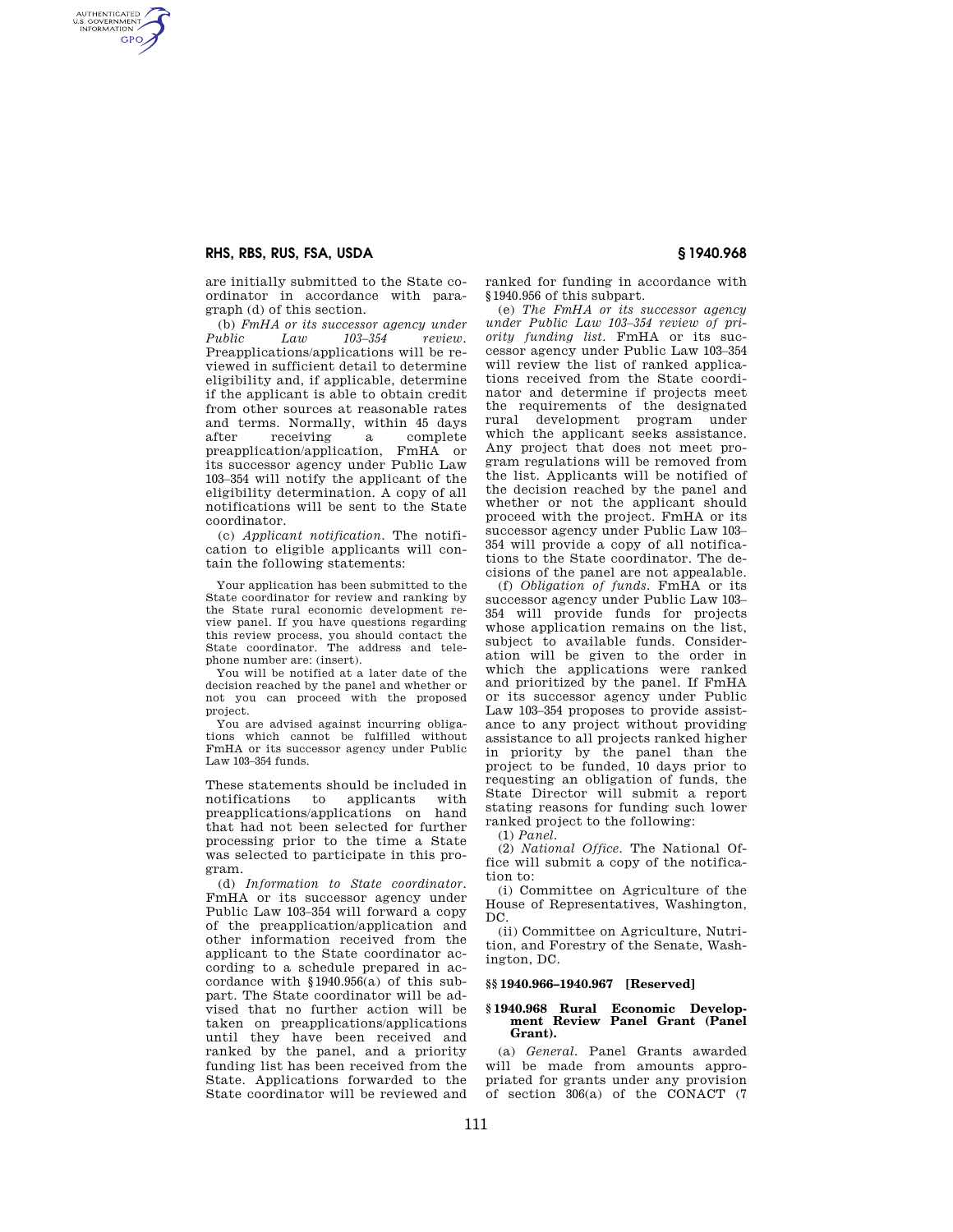U.S.C 1926(a)), not to exceed \$100,000 annually to each eligible State. This section outlines FmHA or its successor agency under Public Law 103–354's policies and authorizations and sets forth procedures for making grants to designated States for administrative costs associated with a State rural economic development review panel.

(b) *Objective.* The objective of the Panel Grant program is to make grant funds available annually to each designated State to use for administrative costs associated with the State rural economic development review panels meeting requirements of §1940.956 of this subpart.

(c) *Authorities, delegations, and redelegations.* The State Director is responsible for implementing the authorities in this section and to issue State supplements redelegating these authorities to appropriate FmHA or its successor agency under Public Law 103–354 employees. Grant approval authorities are contained in subpart A of part 1901 of this chapter.

(d) *Joint funds.* FmHA or its successor agency under Public Law 103–354 grant funds may be used jointly with funds furnished by the grantee or grants from other sources.

(e) *Eligibility.* A State designated by the Under Secretary to participate in this program is eligible to receive not more than \$100,000 annually under this section. A State must become and remain an eligible State in order to receive funds under this section.

(f) *Purpose.* Panel Grant funds may be used to pay for reasonable administrative costs associated with the panel, including, but not limited to, the following:

(1) Travel and lodging expenses;

(2) Salaries for State coordinator and support staff;

(3) Reasonable fees and charges for professional services necessary for establishing or organizing the panel. Services must be provided by individuals licensed in accordance with appropriate State accreditation associations;

(4) Office supplies, and

(5) Other costs that may be necessary for panel operations.

(g) *Limitations.* Grant funds will not be used to:

(1) Pay costs incurred prior to the effective date of the grant authorized under this subpart;

(2) Recruit preapplications/applications for any designated rural development loan or grant program or any loan or grant program;

(3) Duplicate activities associated with normal execution of any panel member's occupation;

(4) Fund political activities;

(5) Pay costs associated with preparing area development plans;

(6) Pay for capital assets; purchase real estate, equipment or vehicles; rent, improve, or renovate office space; or repair and maintain State or privately owned property;

(7) Pay salaries to panel members; or (8) Pay per diem or otherwise reimburse panel members unless distance traveled exceed 50 miles.

(h) *Other considerations*—(1) *Equal opportunity requirements.* Grants made under this subpart are subject to title VI of the Civil Rights Act of 1964 as outlined in subpart E of part 1901 of this chapter.

(2) *Environmental requirements.* The policies and regulations contained in subpart G of part 1940 of this chapter apply to grants made under this subpart.

(3) *Management assistance.* Grantees will be provided management assistance as necessary to assure that grant funds are used for eligible purposes for the successful operation of the panel. Grants made under this subpart will be administered under and are subject to the U.S. Department of Agriculture regulations, 7 CFR, parts 3016 and 3017, as appropriate.

(4) *Drug-free work place.* The State must provide for a drug-free workplace in accordance with the requirements of FmHA Instruction 1940–M (available in any FmHA or its successor agency under Public Law 103–354 office). Just prior to grant approval, the State must prepare and sign Form AD–1049, ''Certification Regarding Drug-Free Workplace Requirements (Grants) Alternative I—For Grantees Other Than Individuals.''

(i) *Application processing.* (1) The State Director shall assist the State in application assembly and processing.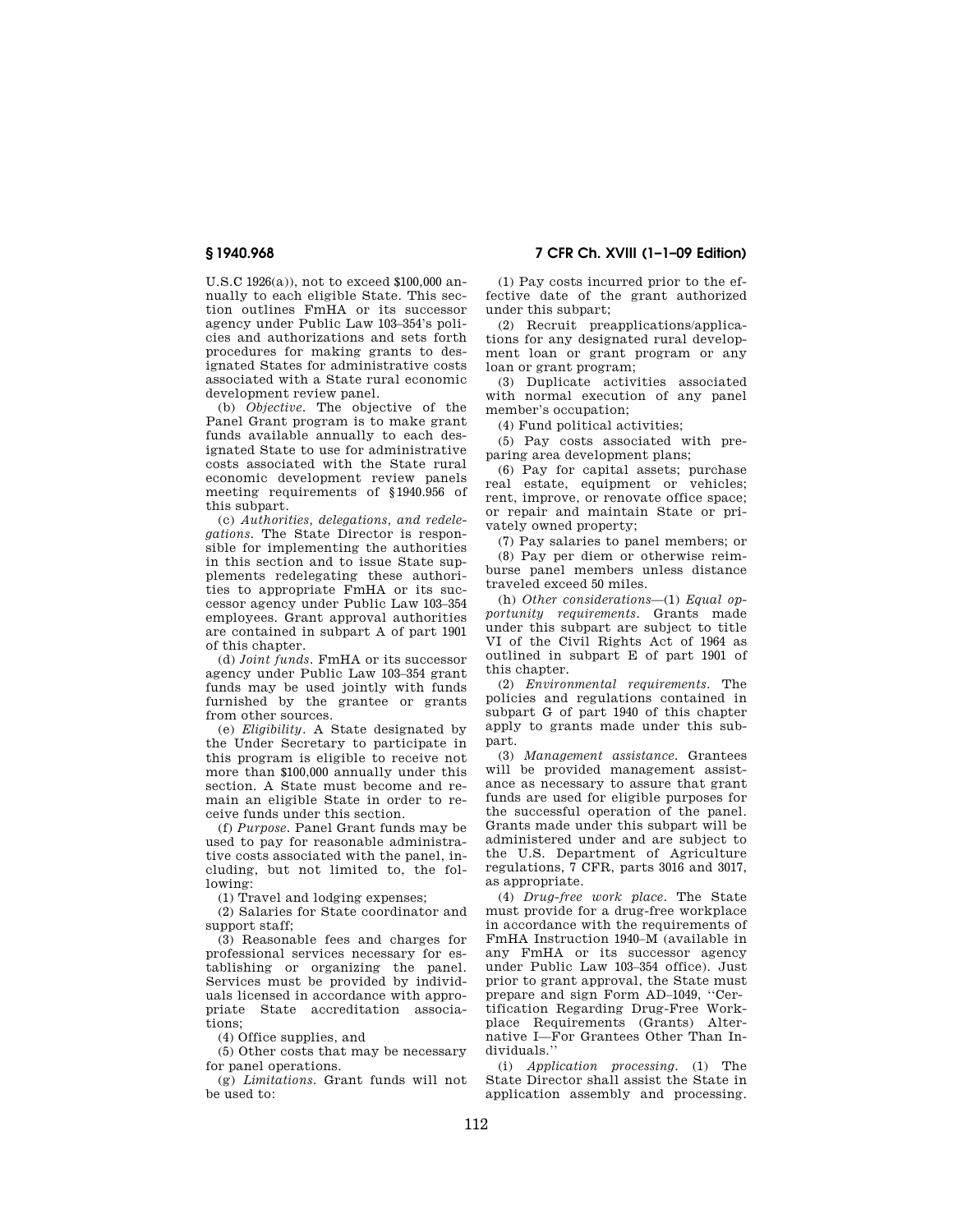# **RHS, RBS, RUS, FSA, USDA § 1940.968**

Processing requirements should be discussed during an application conference.

(2) After the Governor has been notified that the State has been designated to participate in this program and the State has met all eligibility requirements of this subpart, the State may file an original and one copy of SF 424.1 with the State Director. The following information will be included with the application:

(i) State's financial or in-kind resources, if applicable, that will maximize the use of Panel Grant funds;

(ii) Proposed budget. The financial budget that is part of SF 424.1 may be used, if sufficient, for all panel income and expense categories;

(iii) Estimated breakdown of costs, including costs to be funded by the grantee or from other sources;

(iv) Financial management system in place or proposed. The system will account for grant funds in accordance with State laws and procedures for expending and accounting for its own funds. Fiscal control and accounting procedures of the State must be sufficient to permit preparation of reports required by Federal regulations and permit the tracing of funds to a level of expenditures adequate to establish that grant funds are used solely for authorized purposes;

(v) Method to evaluate panel activities and determine if objectives are met;

(vi) Proposed Scope-of-Work detailing activities associated with the panel and time frames for completion of each task, and

(vii) Other information that may be needed by FmHA or its successor agency under Public Law 103–354 to make a grant award determination.

(3) The applicable provisions of §1942.5 of subpart A of part 1942 of this chapter relating to preparation of loan dockets will be followed in preparing grant dockets. The docket will include at least the following:

(i) Form FmHA or its successor agency under Public Law 103–354 400–4, ''Assurance Agreement;''

(ii) Scope-of-work prepared by the applicant and approved by FmHA or its successor agency under Public Law 103–  $354$ 

(iii) Form FmHA or its successor agency under Public Law 103–354 1940–1, ''Request for Obligation of Funds,'' with exhibit A, and

(iv) Certification regarding a drugfree workplace in accordance with FmHA Instruction 1940–M (available in any FmHA or its successor agency under Public Law 103–354 office).

(j) *Grant approval, obligation of funds, and grant closing.* (1) The State Director will review the application and other documents to determine whether the proposal complies with this subpart.

(2) Exhibit A (available from any FmHA or its successor agency under Public Law 103–354 State Office), shall be attached to and become a permanent part of Form FmHA or its successor agency under Public Law 103–354 1940–A and the following paragraphs will appear in the comment section of that form:

The Grantee understands the requirements for receipt of funds under the Panel Grant program. The Grantee assures and certifies that it is in compliance with all applicable laws, regulations, Executive Orders, and other generally applicable requirements, including those set out in FmHA or its successor agency under Public Law 103–354 7 CFR, part 1940, subpart T, and 7 CFR, parts 3016 and 3017, including revisions through (date of grant approval). The Grantee further agrees to use grant funds for the purposes outlined in the Scope-of-Work approved by FmHA or its successor agency under Public Law 103–354. Exhibit A is incorporated as a part hereof.

(3) Grants will be approved and obligated in accordance with the applicable parts of §1942.5(d) of subpart A of part 1942 of this chapter.

(4) An executed copy of the Scope-of-Work will be sent to the State coordinator on the obligation date, along with a copy of Form FmHA or its successor agency under Public Law 103–354 1940–1 and the required exhibit. FmHA or its successor agency under Public Law 103–354 will retain the original of Form FmHA or its successor agency under Public Law 103–354 1940–1 and the exhibit.

(5) Grants will be closed in accordance with the applicable parts of subpart A of part 1942 of this chapter, including §1942.7. The grant is considered closed on the obligation date.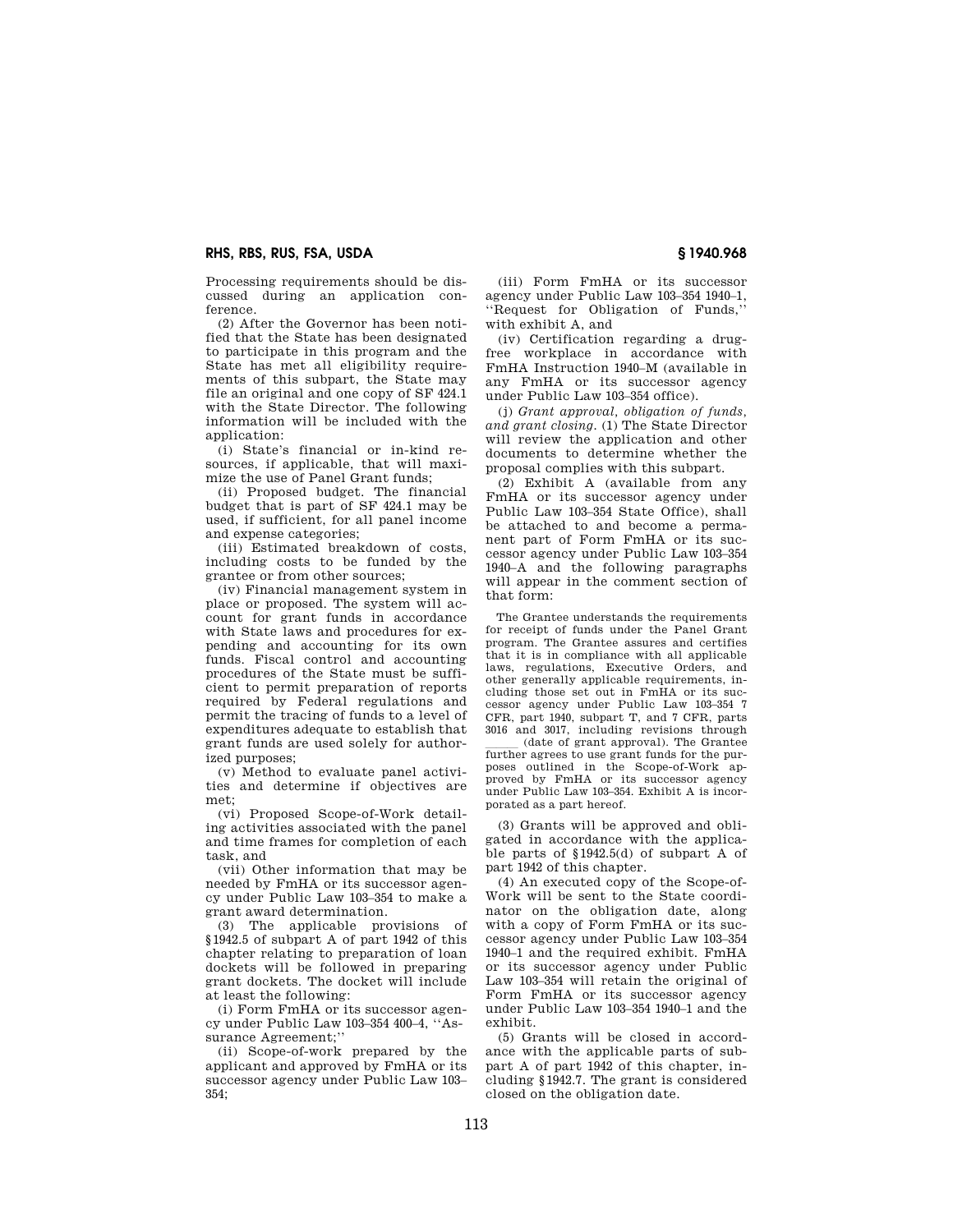(6) A copy of Form FmHA or its successor agency under Public Law 103–354 1940–1, with the required exhibit, and the Scope-of-Work will be submitted to the National Office when funds are obligated.

(7) If the grant is not approved, the State coordinator will be notified in writing of the reason(s) for rejection. The notification will state that a review of the decision by FmHA or its successor agency under Public Law 103– 354 may be requested by the State under subpart B of part 1900 of this chapter.

(k) *Fund disbursement.* Grant funds will be disbursed on a reimbursement basis. Requests for funds should not exceed one advance every 30 days. The financial management system of the State shall provide for effective control and accountability of all funds, property, and assets.

(1) SF 270, ''Request for Advance or Reimbursement,'' will be completed by the State coordinator and submitted to the State Director not more frequently than monthly.

(2) Upon receipt of a properly completed SF 270, the State Director will request funds through the Automated Discrepancy Processing System. Ordinarily, payment will be made within 30 days after receipt of a properly prepared request for reimbursement.

(3) States are encouraged to use minority banks (a bank which is owned by at least 50 percent minority group members) for the deposit and disbursement of funds. A list of minority owned banks can be obtained from the Office of Minority Business Enterprises, Department of Commerce, Washington, DC 20230.

(l) *Title.* Title to supplies acquired under this grant will vest, upon acquisition, in the State. If there is a residual inventory of unused supplies exceeding \$5,000 in total aggregate fair market value upon termination or completion of the grant awarded, and if the supplies are not needed for any other federally sponsored programs, the State shall compensate FmHA or its successor agency under Public Law 103–354 for its share.

(m) *Costs.* Costs incurred under this grant program are subject to cost prin-

**§ 1940.968 7 CFR Ch. XVIII (1–1–09 Edition)** 

ciples established in Office of Management and Budget Circular A–87.

(n) *Budget changes.* Rebudgeting within the approval direct cost categories to meet unanticipated requirements which do not exceed 10 percent of the current total approved budget shall be permitted. The State shall obtain prior approval from the State Director for any revisions which result in the need for additional funding.

(o) *Programmatic changes.* The State shall obtain prior written approval from the State Director for any change to the scope or objectives for which the grant was approved or for contracting out or otherwise obtaining services of a third party to perform activities which are central to the purposes of the grant. Failure to obtain prior approval of changes to the scope can result in suspension or termination of grant funds.

(p) *Financial reporting.* SF 269, ''Financial Status Report,'' and a Project Performance Report are required on a quarterly basis. The reports will be submitted to the State Director not later than 30 days after the end of each quarter. A final SF 269 and Project Performance Report shall be due 90 days after the expiration or termination of grant support. The final report may serve as the last quarterly report. The State coordinator will constantly monitor performance to ensure that time schedules are met, projected work by time periods is accomplished, and other performance objectives are achieved. Program outlays and income will be reported on an accrual basis. Project Performance Reports shall include, but not be limited to, the following:

(1) A comparison of actual accomplishments to the objectives established for that period;

(2) Reasons why established objectives were not met;

(3) Problems, delays, or adverse conditions which will affect the ability to meet the objectives of the grant during established time periods. This disclosure must include a statement of the action taken or planned to resolve the situation; and

(4) Objectives and timetable established for the next reporting period.